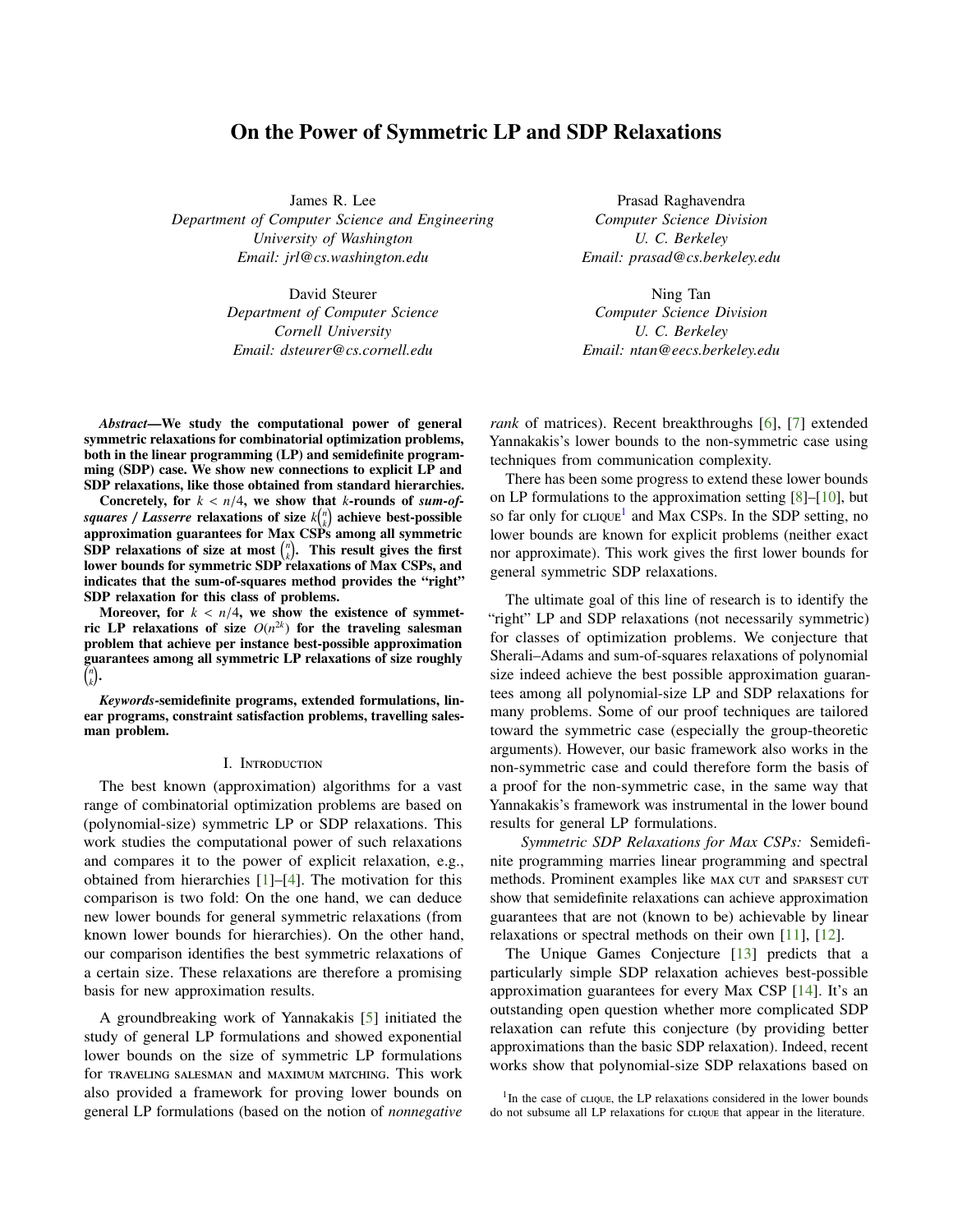<span id="page-1-2"></span>the sum-of-squares method / Lasserre hierarchy provide better approximations on families of instances for which many other methods fail [\[15\]](#page-8-6).

Analogous to Yannakakis's characterization of general LP relaxations, there exists a characterization of general SDP relaxations (in terms of the notion of *positive-semidefinite rank* of matrices) [\[6\]](#page-7-3), [\[16\]](#page-8-7), but no explicit lower bounds are known. We provide an alternative characterization in terms of sums-of-squares of linear subspaces, inspired by the viewpoint developed in previous work [\[10\]](#page-8-1). This characterization allows us to compare the power of general symmetric SDP relaxation and the power of low-degree sumof-squares relaxations [\[3\]](#page-7-5), [\[4\]](#page-7-1) for Max CSPs.

**Theorem I.1.** For every Max CSP,  $k < n/4$ , degree-k sum-of*squares relaxations achieve the best-possible approximation guarantees among all symmetric SDP relaxations of size at*  $most\binom{n}{k}$ .

(This result also holds if *k* is a function of *n*, up to exponential-size relaxations.)

Moreover, we exhibit an augmented degree *k* sum-ofsquares relaxation that achieves the best approximation guarantees among all symmetric SDP relaxations on an instanceby-instance basis. Specifically, we show the following:

Theorem I.2. *For every Max CSP* <sup>M</sup>ax-Π*, <sup>k</sup>* < *<sup>n</sup>*/4*, there exists an augmented degree-k sum-of-squares relaxation of size n <sup>k</sup>*+<sup>10</sup> *that on every instance* I *of the* Max-Π*, achieves the best-possible approximation guarantees among all symmetric* SDP relaxations of size at most  $\binom{n}{k}$ .

It is interesting that the guarantee of optimality holds on every instance, and therefore would apply even when one is interested in special classes of instances such as planar instances.

Combined with known lower bounds for sum-of-squares relaxations [\[17\]](#page-8-8)–[\[19\]](#page-8-9), this result implies the first explicit lower bounds for general symmetric SDP relaxations of natural optimization problems. (A recent work shows that random 0/1 polytopes require exponential-size SDP relaxations [\[20\]](#page-8-10), but these polytopes do not correspond to natural combinatorial optimization problems.) A concrete implication is that for every positive constant  $\varepsilon > 0$ , symmetric SDP relaxation require exponential size to achieve approximation ratio  $7/8 + \varepsilon$  for Max 3-Sat.

*Symmetric LP Relaxations for Traveling Salesman:* Recent years have seen a lot of progress on the approximability of constraint satisfaction problems (e.g., in the context of the Unique Games Conjecture). It is a very interesting question whether these results could lead to new insights about other notorious combinatorial optimization problems, e.g., traveling salesman.

Previous work showed that symmetric LP relaxations for Max CSPs are exactly as powerful as Sherali–Adams relaxations [\[10\]](#page-8-1). Here, we show an analogous result for traveling salesman.

<span id="page-1-1"></span>**Theorem I.3.** *For every*  $k \in \mathbb{N}$ ,  $k < n/4$ , *there exists an symmetric LP relaxation* L *for* traveling salesman *on n sites with O*(*n* 2*k* ) *constraints that can be generated in time*  $O(n^{4k+3})$  *such that the following holds – For every instance* **3** and every symmetric LP relaxation  $\mathcal{L}'$  of size at most  $\binom{n}{k}$ *we have*

$$
\mathcal{L}'(\mathfrak{I}) \leq \mathcal{L}(\mathfrak{I}) \leq \text{opt}(\mathfrak{I}),
$$

*i.e.,*  $\mathcal L$  *is a better approximation to opt than*  $\mathcal L'$ *.* 

*Related Work:* In an independent effort, Fawzi, Saunderson, and Parillo [\[21\]](#page-8-11) show relate lower bounds for symmetric semidefinite programs. The notion of symmetry used in [\[21\]](#page-8-11) is stronger than the one we use (see [Section](#page-2-0) III-A for more details), but many of our results are incomparable.

# II. Preliminaries

<span id="page-1-0"></span>*Constraint Satisfaction Problem:* Constraint Satisfaction Problems (CSPs) are a broad class of discrete optimization problems that include MAX Cut and MAX 3-SAT. The main focus of this work is CSPs over a boolean domain; the same ideas can be generalized to CSPs over general finite domains.

Fix some  $k \in \mathbb{N}$ . A *k-ary predicate* is a mapping *P* :  $\{-1, 1\}^k \rightarrow \{0, 1\}$ . For a given  $n \in \mathbb{N}$  and a subset  $S \subseteq [n]$ <br>with  $|S| = k$ , we use the notation  $P^S : [-1, 1]^n \rightarrow [0, 1]$  to with  $|S| = k$ , we use the notation  $P^S : \{-1, 1\}^n \to \{0, 1\}$  to denote the manning denote the mapping

$$
P^{S}(x_1,x_2,\ldots,x_n)=P(x_S),
$$

where  $x_S \in \{-1, 1\}^k$  denotes the projection of  $x \in \{-1, 1\}^n$  to the coordinates in S the coordinates in *S* .

Let Π be a collection of *k*-ary predicates. We will often refer to such a collection as a  $k$ -ary CSP. An instance of  $\Im$ of Max- $\Pi$  consists of *n* boolean variables  $x_1, x_2, \ldots, x_n$ , *m* predicates  $P_1, P_2, ..., P_m \in \Pi$ , and *m* subsets  $S_1, S_2, ..., S_m \subseteq$ [*n*]. The constraints of the CSP are naturally of the form  $P_i^{S_i}(x) = 1$ . The associated optimization problem is to find an assignment  $x \in \{-1, 1\}^n$  that satisfies as many constraints as possible i.e. that maximizes as possible, i.e. that maximizes

$$
val_3(x) = \frac{1}{m} \sum_{i=1}^{m} P_i^{S_i}(x).
$$

Given a CSP instance  $\Im$ , we denote its optimal value by opt<sub>3</sub> = max<sub>*x*∈{-1,1}<sup>*n*</sup></sub> val<sub>3</sub>(*x*) Finally, we will use Max- $\Pi_n$  to denote the set of M*x*<sub>1</sub>  $\Pi$  insteads on *n* voriables denote the set of Max-Π instances on *n* variables.

*Positive Semi-definite Matrices:* We will use the notation  $S_k^+$  to denote the cone of  $k \times k$  symmetric, positive semidefinite (PSD) matrices with real entries. We equip  $S_k^+$  with the Frobenius inner product  $\langle U, V \rangle = \text{Tr}(U^T V) = \sum_{i=1}^k \sum_{j=1}^k U_{ij} V_{ij}$ .<br>One may naturally identify  $S^+$  with a subset of  $\mathbb{R}^{k(k+1)}$ 

One may naturally identify  $S_k^+$  with a subset of  $\mathbb{R}^{k(k+1)/2}$ so that the inner product of two PSD matrices is equal to the inner product of the corresponding vectors. We will use these two representations interchangeably when the context is clear.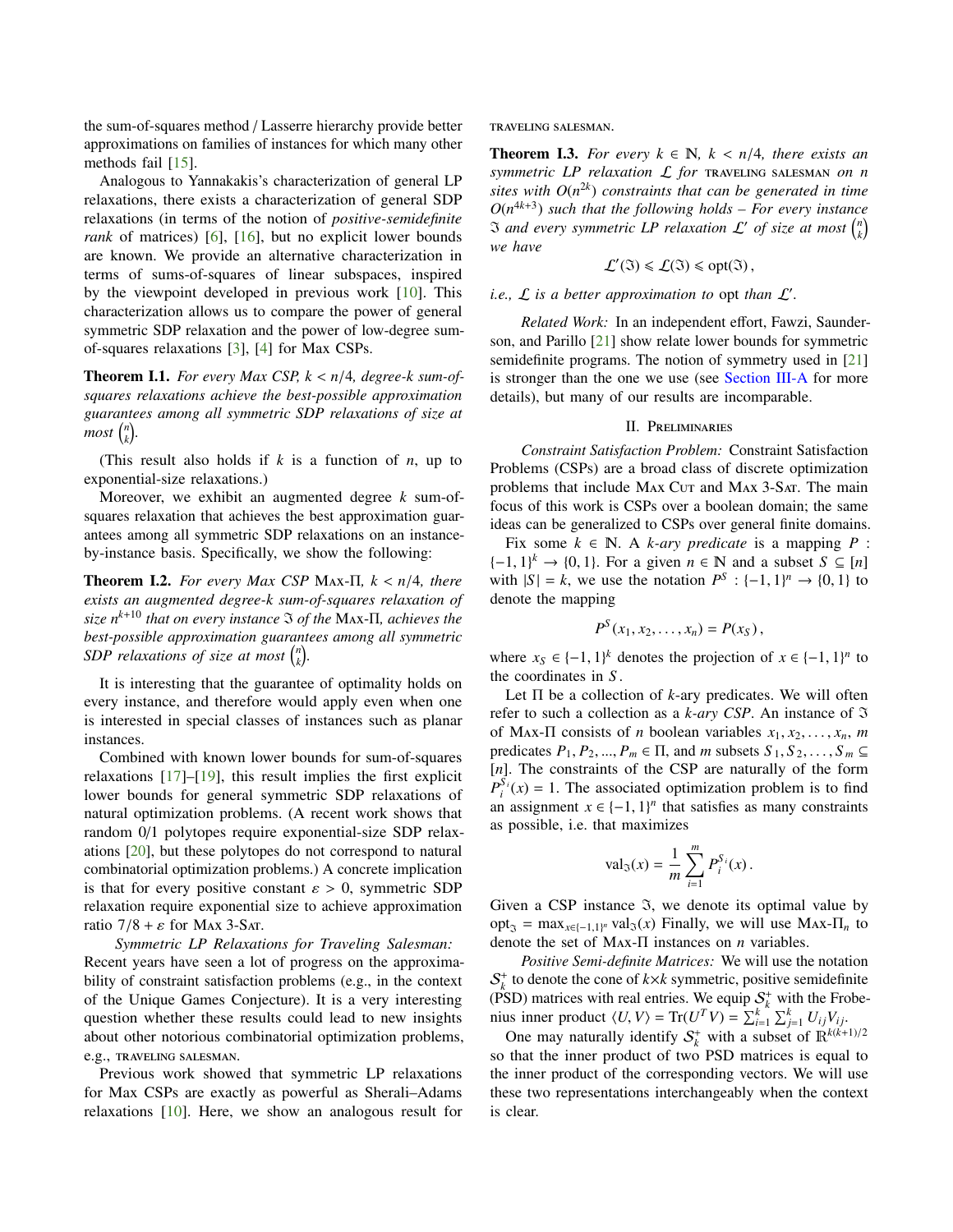<span id="page-2-1"></span>We will now define the notion of an "SDP relaxation" for a CSP. Let  $\Pi$  be a *k*-ary CSP and let  $n \in \mathbb{N}$ . An SDP relaxation for Max-Π*<sup>n</sup>* consists of two objects: A linearization and a spectrahedron. Fix a number  $R \in \mathbb{N}$  called the *size of the relaxation.*

Linearization: A linearization associates to each assignment  $x \in \{-1, 1\}^n$  an element  $\tilde{x} \in S_R^+$  and to each instance  $\tilde{y}$  a<br>*xector*  $\tilde{y} \in \mathbb{R}^{R(R+1)/2}$  satisfying the property that  $y_2(x)$  – vector  $\tilde{\mathfrak{I}} \in \mathbb{R}^{R(R+1)/2}$  satisfying the property that val $\mathfrak{I}(x)$  =  $\langle \tilde{\mathfrak{I}}, \tilde{x} \rangle$ .

**Spectrahedron:** A spectrahedron  $S$  is the intersection of the PSD cone with an affine linear subspace, i.e.

$$
S = \{ y \in \mathbb{R}^{R(R+1)/2} \mid Ay = b, y \in S_R^+ \},
$$

where *A* is an  $\frac{R(R+1)}{2} \times \frac{R(R+1)}{2}$  matrix and  $b \in \mathbb{R}^{R(R+1)/2}$ . To be a valid relaxation,  $S$  must contain all the integral points, i.e.  $\{\tilde{x}: x \in \{-1, 1\}^n\} \subseteq S$ .<br>The SDP thus associa

The SDP thus associated with a Max- $\Pi_n$  instance  $\Im$  is given by

maximize 
$$
\langle \tilde{\mathfrak{I}}, y \rangle
$$
  
subject to  $Ay = b$   
 $y \in S_R^+$ 

It is worth noting that the spectrahedron is independent of the instance  $\Im$  (note also that one has a possibly different spectrahedron for every input size *n*). The instance itself only enters the relaxation through the objective function.

Although we refer to  $R$  as the size of the SDP relaxation, note that it has  $R(R + 1)/2$  variables and equality constraints. Finally, we say that an SDP relaxation is a  $(c, s)$ -approximation for Max- $\Pi_n$  if, for every instance 3, the following implication holds true:

$$
opt(\mathfrak{I}) \leq s \implies \max_{y \in \mathcal{S}} \langle \mathfrak{I}, y \rangle \leq c.
$$

*Sum of Squares Hierarchy:* We now briefly review the *Sum of squares (SoS)* SDP hierarchy for binary CSPs; for an in-depth discussion, one may consult the monograph [\[22\]](#page-8-12). For a detailed description of the present perspective, we refer readers to [\[15\]](#page-8-6).

A solution to the the *d*-round SoS hierarchy consists of vectors  $v_{S,\alpha}$  for all sets of variables  $S \subseteq [n]$  with  $|S| \le d$  and assignments  $\alpha \in \{-1, 1\}^S$ . The constraints are described as follows. For every subset S such that  $|S| \le d$  there should follows. For every subset *S* such that  $|S| \le d$ , there should exist a probability distribution  $\mu_S$  on  $\{-1, 1\}^S$ . Furthermore, these distributions should be consistent in the sense that for these distributions should be consistent in the sense that for any two subsets *S* and *T* with  $|S|, |T| \le d$ , the marginal distributions of  $\mu_S$  and  $\mu_T$  on  $S \cap T$  should be identical. One then requires that for any subsets *S*,  $T \subseteq [n]$  with  $|S \cup T| \le d$ and any assignments  $\alpha \in \{-1, 1\}^S$ ,  $\beta \in \{-1, 1\}^T$ , we have

$$
\langle v_{S,\alpha}, v_{T,\beta}\rangle = \mathbb{P}_{\mu_{S\cup T}}\{X_S = \alpha, X_T = \beta\},\,
$$

where *X* denotes a random variable distributed according to  $\mu_{S \cup T}$  and  $X_S$  and  $X_T$  denote the projections of *X* to the coordinates in *S* and *T*, respectively.

Alternatively, one can think of the SoS SDP as optimizing an objective function over "local expectation" functionals. Consider a map  $\mathbb E$  that sends *n*-variate polynomials of degree at most  $d$  (over  $\mathbb R$ ) to real numbers. We say that  $\mathbb E$  is a *level-d pseudoexpectation functional* (*d*-p.e.f) if it satisfies the following properties:

– Linearity. For every pair of *n*-variate real polynomials *P* and *Q* with deg(*P*), deg(*Q*)  $\le d$ , and every pair of numbers  $a, b \in \mathbb{R}$ , we have

$$
\widetilde{\mathbb{E}}(aP + bQ) = a\widetilde{\mathbb{E}}(P) + b\widetilde{\mathbb{E}}(Q).
$$

- **Positivity.** For every polynomial P with deg(P)  $\leq d/2$ , we have  $\tilde{E}(P^2) \ge 0$
- Normalization.  $\tilde{E}(1) = 1$ .

For CSPs over the boolean cube  $\{-1, 1\}^n$ , we may assume<br>
is following additional constraints on the functionals: this the following additional constraints on the functionals; this is because  $x_i^2 = 1$  for  $x_i \in \{-1, 1\}$ .

**- Folding.** For every monomial  $x_{\alpha} = \prod_{i=1}^{n} (x_i)^{\alpha_i}$  of degree of meet d up here  $\tilde{w}$ <sub>*i*n</sub>  $1 - \tilde{w}$ <sub>*in*</sub>  $\tilde{w}$  up there degree at most *d*, we have  $\mathbb{E}[x_{\alpha}] = \mathbb{E}[x_{\alpha \mod 2}]$ , where  $x_{\alpha \mod 2} = \prod_i (x_i)^{\alpha_i \mod 2}$ .

Consider now a  $k$ -ary CSP instance  $\Im$ . We may naturally consider the functional  $val_{\mathfrak{Z}} : \{-1,1\}^n \rightarrow [0,1]$  as a multilinear polynomial of degree at most k by expressing multilinear polynomial of degree at most *k* by expressing it in the Fourier basis:  $\text{val}_{3} = \sum_{S \subseteq [n]:|S| \le k} a_{S} \chi_{S}$ , where  $\chi_S(x) = \prod_{i=1}^n x_i$ . By abuse of notation, we can consider walk also as a multilinear polynomial over  $\mathbb{R}^n$ val<sub>3</sub> also as a multilinear polynomial over  $\mathbb{R}^n$ .

We can now express the *degree-d SoS value of the the instance* 3 by

$$
SoS_d(\mathfrak{I}) = \max \left\{ \mathbb{E} \left[ \text{val}_{\mathfrak{I}} \right] : \mathbb{E} \text{ is } d\text{-p.e.f} \right\}.
$$

# III. SYMMETRIC SDPs

## <span id="page-2-0"></span>*A. Symmetry*

Let  $S_n$  denote the set of permutations on *n* objects. Clearly  $S_n$  acts on  $\mathbb{R}^n$  by permutation of the coordinates. We call a subset  $S \subseteq \mathbb{R}^n$  *symmetric* if it is invariant under the action of *Sn*. In [\[5\]](#page-7-2), an extended formulation of an *n*-dimensional convex polytope  $P \subseteq \mathbb{R}^n$  is a convex polytope  $Q \subseteq \mathbb{R}^{n+n'}$  such that  $P$  is the projection of  $Q$  to the first *n* coordinates. Suppose P is symmetric. One says that the *extended formulation is symmetric* if, for every  $\sigma \in S_n$ , there is a  $\sigma' \in S_{n'}$  such that the permutation  $(\sigma \sigma') \in S_{n'}$ , preserves  $\Omega$  i.e.  $\Omega = (\sigma \sigma')\Omega$ permutation  $(\sigma, \sigma') \in S_{n+n'}$  preserves *Q*, i.e.  $Q = (\sigma, \sigma')Q$ .<br>A direct analog of this definition is unsuitable for SDP.

A direct analog of this definition is unsuitable for SDPs. Consider again the natural identification of  $S_R^+$  with a subset of  $\mathbb{R}^{R(R+1)/2}$ . If  $\sigma \in S_{R(R+1)/2}$  and  $Y \in \mathbb{R}^{R(R+1)/2}$  is PSD, it is not necessarily the case that  $\sigma Y$  is PSD. It is more natural to not necessarily the case that  $\sigma Y$  is PSD. It is more natural to define the action of  $S_R$  on  $\mathbb{R}^{R(R+1)/2}$  as that which permutes the rows and columns simultaneously. Thus if  $\sigma \in S_R$  and  $Y =$  $(Y_{ij}) \in \mathbb{R}^{R(R+1)/2}$ , we define  $\sigma \cdot Y = (Y_{\sigma(i)\sigma(j)})_{ij} \in \mathbb{R}^{R(R+1)/2}$ . It is manifestly clear that  $S^+ \subset \mathbb{R}^{R(R+1)/2}$  is invariant under this is manifestly clear that  $S_R^+ \subseteq \mathbb{R}^{R(R+1)/2}$  is invariant under this action. If one thinks about an SDP as a vector program, this corresponds naturally to permuting the underlying variables. It leads to the following notion of symmetry.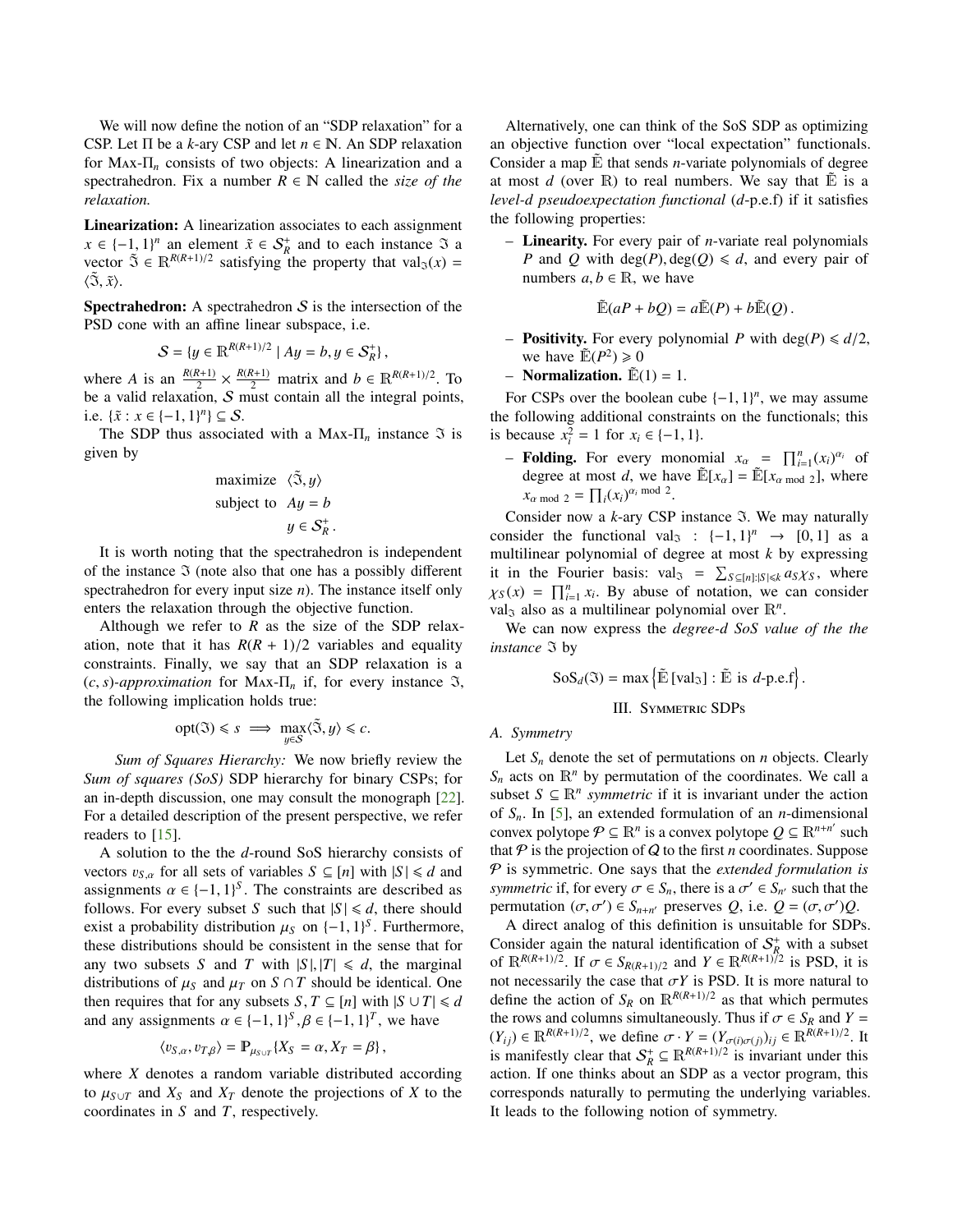<span id="page-3-2"></span>Definition III.1. An SDP relaxation of size *R* for Max-Π*<sup>n</sup>* is *symmetric* if, for any  $\sigma \in S_n$ , there is a  $\tilde{\sigma} \in S_R$ , such that for every  $x \in \{-1, 1\}^n$ ,

$$
\widetilde{\sigma(x)} = \widetilde{\sigma} \cdot \widetilde{x},
$$

where  $\tilde{x}$  is the linearization of *x* and  $\sigma(x)$  is the linearization of  $\sigma(x)$ of  $\sigma(x)$ .

Remark III.2. Fawzi et al. [\[21\]](#page-8-11) use a more general notion of symmetry wherein for any  $\sigma \in S_n$  there exists an invertible matrix  $\rho(\sigma)$  such that  $\sigma(x) = \rho(\sigma) \tilde{x} \rho(\sigma)^T$ . In our setup, the matrices  $\rho(\sigma)$  are restricted to being permutation matrices.

### *B. Function families*

We now present a necessary condition for there to exist a good SDP relaxation for Max-Π*<sup>n</sup>* in terms of families of functions on the discrete cube. This is analogous to the characterization for LPs given in [\[10\]](#page-8-1), and follows closely the semidefinite generalization of Yannakakis' factorization theorem presented in [\[6\]](#page-7-3). In what follows,  $\|\cdot\|$  denotes the Euclidean norm.

<span id="page-3-0"></span>Theorem III.3. *Consider some boolean CSP* Π*n. Suppose that for some*  $c \geq s \geq 0$ *, there exists an SDP relaxation of size <sup>R</sup> that* (*c*, *<sup>s</sup>*)*-approximates* <sup>M</sup>ax-Π*n. Then there exists a family of functions*  $f_1, f_2, \ldots, f_R : \{-1, 1\}^n \to \mathbb{R}^R$ , such that for each instance  $\mathcal{F}$  with ont $(\mathcal{F}) \leq s$  there are numbers *that for each instance*  $\Im$  *with*  $opt(\Im) \leq s$ *, there are numbers*  $\{\lambda_{i,j}: 1 \le i, j \le R\} \subseteq \mathbb{R}$  *and*  $\eta \ge 0$  *satisfying: For all*  $x \in \{-1, 1\}^n$ *<sup>x</sup>* ∈ {−1, <sup>1</sup>} *n ,*

$$
c - val_{\mathfrak{I}}(x) = \sum_{i=1}^{R} \left\| \sum_{j=1}^{R} \lambda_{i,j} f_j(x) \right\|^2 + \eta.
$$

*Furthermore, if the SDP relaxation is symmetric, then the family*  ${f_i : 1 \le i \le R}$  *is invariant under permutation of inputs, i.e. for all*  $\sigma \in S_R$ *,* 

$$
\{\sigma f_i: 1 \leq i \leq R\} = \{f_i: 1 \leq i \leq R\}.
$$

*Proof:*

Let  $S$  be the spectrahedron associated with an SDP relaxation of size *R* that  $(c, s)$ -approximates MAX- $\Pi_n$  and write

$$
\mathcal{S} = \{y \mid Ay = b, y \in \mathcal{S}_R^+\}.
$$

Suppose that opt( $\Im$ )  $\leq$  *s*. Since the SDP relaxation (*c*, *s*)approximates MAx- $\Pi_n$ , we have  $\langle \tilde{\mathfrak{I}}, y \rangle \leq c$  for all  $y \in S$ .

In particular, this implies that  $c - \langle \tilde{\mathfrak{I}}, y \rangle \ge 0$  is valid for all  $y \in S$ . Therefore, by the strong separation theorem (and the fact that the SDP cone is self-dual), there exists a PSD matrix  $\Lambda \in S^+_{R}$ , a vector  $\beta \in \mathbb{R}^{R(R+1)/2}$  and a number  $\eta \ge 0$ <br>such that for all  $\mu \in S$ such that for all  $y \in S$ ,

$$
c - \langle \tilde{\mathfrak{I}}, y \rangle = \langle \Lambda, y \rangle + \langle \beta, Ay - b \rangle + \eta.
$$

Specializing to  $y = \tilde{x}$  for  $x \in \{-1, 1\}^n$ , we have

$$
c - \text{val}_{\mathfrak{I}}(x) = c - \langle \tilde{\mathfrak{I}}, \tilde{x} \rangle = \langle \Lambda, \tilde{x} \rangle + \langle \beta, A\tilde{x} - b \rangle + \eta
$$

As  $\tilde{x} \in S$  for  $x \in \{-1, 1\}^n$  (by the definition of a valid avation) we will have  $4\tilde{x} - b - 0$  which implies that relaxation), we will have  $A\tilde{x} - b = 0$ , which implies that

$$
c - \operatorname{val}_{\mathfrak{I}}(x) = \langle \Lambda, \tilde{x} \rangle + \eta \qquad \forall x \in \{-1, 1\}^n.
$$

Write  $\Lambda = \sum_{i=1}^{R} \lambda_i \lambda_i^T$  for a set of vectors  $\{\lambda_i\} \subseteq \mathbb{R}^R$ .<br>*T* each  $x \in \{1, 1\}^n$  let  $\tilde{x} = I I^T$  be a Cholesky For each  $x \in \{-1, 1\}^n$ , let  $\tilde{x} = L_x L_x^T$  be a Cholesky decomposition of  $\tilde{x}$ , and define the functions  $\{f_i\}$  so that  $f_1(x), f_2(x), \ldots, f_R(x)$  are the rows of  $L_x$ . In this case, we have

$$
c - \text{val}_{\mathfrak{I}}(x)
$$
  
=  $\left\langle \sum_{i} \lambda_{i} \lambda_{i}^{T}, \tilde{x} \right\rangle + \eta$   
=  $\left\langle \sum_{i} \lambda_{i} \lambda_{i}^{T}, \sum_{i} f_{i}(x) f_{i}(x)^{T} \right\rangle + \eta$   
=  $\sum_{i=1}^{R} \left\| \sum_{j=1}^{R} \lambda_{i,j} f_{j}(x) \right\|^{2} + \eta$ .

Suppose now that the SDP relaxation is symmetric. By definition, for each permutation  $\sigma \in S_n$ , there exists a permutation  $\tilde{\sigma} \in S_R$  such that

$$
\widetilde{\sigma(x)} = \widetilde{\sigma} \cdot \widetilde{x}
$$

for all  $x \in \{-1, 1\}^n$ .<br>Note that  $f(x)$  is

Note that  $f_i(x)$  is the  $i^{th}$  row of the Cholesky decomposition of  $\tilde{x}$ . From the above condition, it is clear that the  $i^{th}$  row of the Cholesky decomposition of  $\sigma(x)$  is the  $\tilde{\sigma}(i)^{th}$  row of  $\tilde{\tau}$ . Hence we will have *x*˜. Hence we will have

$$
f_i(\sigma(x)) = f_{\tilde{\sigma}(i)}(x)
$$

for all  $x \in \{-1, 1\}^n$  and therefore the function family {*f<sub>i</sub>* :  $1 \le i \le R$ } is invariant under the action of  $S_0$  as desired  $1 \le i \le R$  is invariant under the action of  $S_R$ , as desired.  $\blacksquare$ 

# *C. Instance optimal symmetric SDPs*

We now present an augmented version of the SoS hierarchy and show that the approximation it achieves on *every* Max-Π*<sup>n</sup>* instance is at least as good as *any* symmetric SDP of roughly the same size. Our starting point is a structural lemma on symmetric families of functions.

**Definition III.4.** A function  $f : \{-1, 1\}^n \to \mathbb{R}$  is a *k-near-*<br>*iunta* if  $f(x, x_0, x_1)$  denends on at most *k* variables and *junta* if  $f(x_1, x_2, \ldots, x_n)$  depends on at most *k* variables and the value  $\sum_{i=1}^{n} x_i$ . In other words, there is a subset  $S \subseteq [n]$ with  $|S| = k$  such that if *x* and *x*<sup>*'*</sup> have  $\sum_{i=1}^{n} x_i = \sum_{i=1}^{n} x_i^i$  and differ only on coordinates outside *S*, then  $f(x) = f(x')$ .

The proof of the following lemma is very similar to an analogous claim in the work of Yannakakis [\[5\]](#page-7-2).

<span id="page-3-1"></span>**Lemma III.5** ( [\[10\]](#page-8-1), Lemma 4.3). Let  $\mathcal F$  be a finite family *of functions of the form*  $f : \{-1, 1\}^n \to \mathbb{R}$  *such that*  $|\mathcal{F}| \leq {n \choose k}$ <br>for some  $k \leq n/4$  If  $\mathcal{F}$  is invariant under the action of  $S$ *for some*  $k < n/4$ *. If*  $\mathcal{F}$  *is invariant under the action of*  $\widetilde{S}_n$ *, then each*  $f \in \mathcal{F}$  *is a k-near-junta.*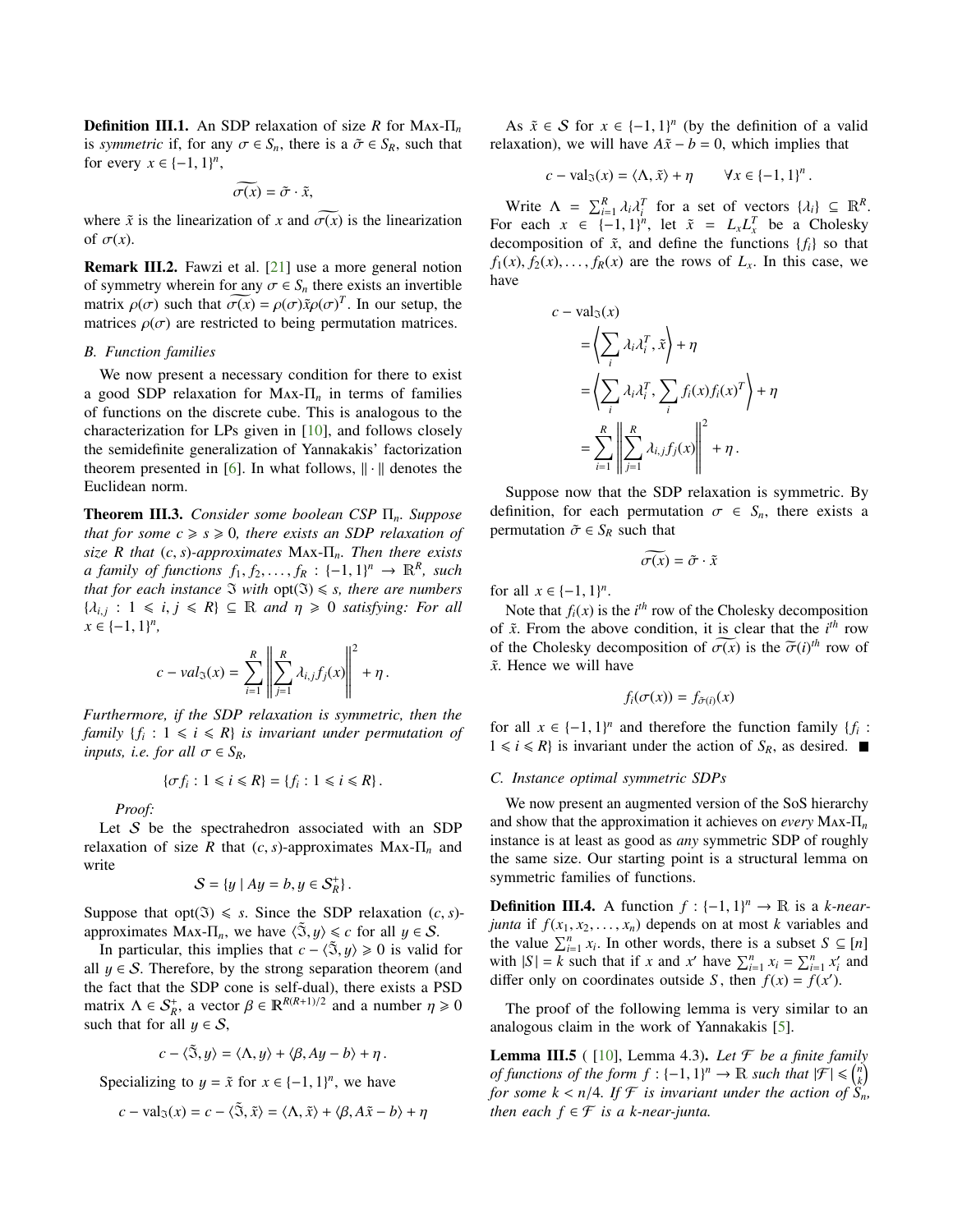Recall that the *d*-round SoS hierarchy corresponds to a normalized pseudo-expectation functional over low degree polynomials. Specifically, the pseudoexpectation functional  $E$ is a linear functional that maps polynomials of degree at most *d* to R and satisfies linearity and positivity constraints. Note that this functional can be represented by a table containing the pseudo-expectations of every monomial of degree at most *d*, and the positivity constraint is equivalent to the quadratic form  $P \mapsto \widetilde{E}P^2$  being positive semidefinite.

In the augmented SoS hierarchy, we require a pseudoexpectation functional on a slightly larger class of polynomials than low-degree polynomials. Fix a positive integer *d*. Consider the vector space of polynomials of the form

<span id="page-4-0"></span>
$$
P = \sum_{0 \le i \le 2n} P_i(x) \left( \sum_j x_j \right)^i, \tag{III.1}
$$

where each  $P_i(x)$  is a polynomial of degree at most *d*. Note that the dimension of this vector space is at most 2*n* times the dimension of the vector space of degree *d* polynomials.

In the augmented SoS SDP we will maximize the objective function over pseudo-expectation functionals on this vector space of polynomials. Similar to SoS hierarchy, we require the pseudo-expectation functional  $\tilde{E}$  to satisfy the following properties:

– Linearity

 $\mathbb{E}(P+Q) = \mathbb{E}P + \mathbb{E}Q$  for every polynomial P and Q of the form [III.1.](#page-4-0) This is slightly more subtle compared to the usual SoS, since assigning an arbitrary table of values of  $\mathbb{E}m(x)(\sum_i x_i)^k$  for every monomial  $m(x)$ of degree at most *d* and  $k \le n$  no longer guarantees linearity, as they're not linearly independent. However we can specify a basis of the space spanned by these polynomials and let the SDP output the pseudo-moments of the basis.

Compared to SoS, the size of this SDP is at most 2*n* times bigger, as the number of polynomials in the basis is at most 2*n* times bigger.

– Positivity

We want that for  $P = \sum_{0 \le i \le n} P_i(x) (\sum_j x_j)^i$ , deg( $P_i$ )  $\le$  $d/2$ ,  $\mathbb{E}P^2 \ge 0$ . Once we specify the basis, this is equivalent to the quadratic form being semidefinite equivalent to the quadratic form being semidefinite. – Normalization

 $\tilde{E}1 = 1$ 

Finally as the CSP is over the boolean cube  $\{-1, 1\}^n$ , the following additional constraints on the functional arise from following additional constraints on the functional arise from the fact that  $x_i^2 = 1$ .

- **Folding** For every monomial  $x_\alpha = \prod_i (x_i)^{\alpha_i}$  of degree  $\leq d$ , we will have  $\mathbb{E}[x_{\alpha}(\sum_{i} x_{i})^{j}] = \mathbb{E}[x_{\alpha} \mod 2(\sum_{i} x_{i})^{j}]$ for all  $j \in \{0, \ldots, 2n\}$  wherein  $x_{\alpha \mod 2} = \prod_i (x_i)^{\alpha_i \mod 2}$ .

Now we prove that this augmented SoS is instance-wise optimal. Recall that an SDP relaxation is said to give an  $\alpha$ -approximation on an instance  $\Im \in \text{MaxCSP}$  if the value of the SDP relaxation is at most  $\alpha \cdot \text{opt}(\mathfrak{I})$ .

Theorem III.6. *Given an instance* I *of* Max-Π*n, suppose* 2*d-rounds of the augmented SoS hierarchy do not give an*  $\alpha$ -approximation, then no symmetric SDP of size  $\begin{pmatrix} n \\ d \end{pmatrix}$  can<br>achieve an  $\alpha$ -approximation on  $\alpha$ *achieve an* α*-approximation on* <sup>I</sup>*.*

*Proof:* We prove the result by contradiction. Suppose there exists a symmetric SDP that achieves an  $\alpha$ approximation on  $\Im$ . By [Theorem III.3,](#page-3-0) there exists a family of vector valued functions {*fi*} such that

<span id="page-4-1"></span>
$$
\alpha \cdot \text{opt}(\mathfrak{I}) - \text{val}_{\mathfrak{I}}(x) = \sum_{i} \left\| \sum_{j} \lambda_{i,j} f_j(x) \right\|^2 + \eta, \quad (\text{III.2})
$$

for some  $\eta > 0$  and real numbers  $\lambda_{i,j}$ . Note that by<br>Lemma III.5, each f, is d near-junta [Lemma III.5,](#page-3-1) each *f<sup>i</sup>* is *d* near-junta.

Let  $f_{j,k}$  be the *k*-th coordinate of  $f_j$ , it is easy to see that  $f_{jk}$  is also *d* near-junta. Therefore,

<span id="page-4-2"></span>
$$
f_{j,k} = \sum_{l=0}^{n-1} \left( \sum_{t} x_t \right)^l P_{j,k,l}, \tag{III.3}
$$

for some polynomials  $P_{j,k,l}$  with degree at most *d*. Here we are also using the fact that  $\sum_{t} x_t$  takes at most  $n + 1$  different values.

Let  $\tilde{E}$  denote the pseudo-expectation functional obtained by solving the 2*d*-round augmented SoS hierarchy on the instance 3. Clearly,  $\tilde{E}$  can be evaluated on the LHS of [\(III.2\)](#page-4-1) since val<sub>3</sub> is a low-degree polynomial. By [\(III.3\)](#page-4-2), the pseudoexpectation can also be evaluated on the RHS of  $(III.2).$  $(III.2).$ 

On evaluating  $\tilde{E}$  on the RHS of [\(III.2\)](#page-4-1),

$$
\tilde{\mathbb{E}} \sum_{i} \|\sum_{j} \lambda_{i,j} f_j\|^2 + \eta
$$
\n
$$
= \sum_{i,k} \tilde{\mathbb{E}} \left( \sum_{j} \lambda_{i,j} f_{j,k} \right)^2 + \eta
$$
\n
$$
= \sum_{i,k} \tilde{\mathbb{E}} \left( \sum_{j} \lambda_{i,j,l} P_{j,k,l} (\sum_{i} x_i)^l \right)^2 + \eta
$$
\n
$$
\geq 0
$$

However, on the LHS we will have

$$
\mathbb{E}(\alpha \cdot \mathsf{opt}(\mathfrak{I}) - \mathsf{val}_{\mathfrak{I}}) = \alpha \cdot \mathsf{opt}(\mathfrak{I}) - \mathsf{SoS}(\mathfrak{I}) < 0,
$$

a contradiction.

Note that one can also modify the Sherali-Adam Hierarchy in the same manner to obtain instance optimal LP for CSPs.

We remark that this augmented SoS SDP is not stronger than the usual SoS SDP in terms of general approximation guarantee (that is, the worst case approximation ratio over all possible instances), as we will show in the next section. However, it is possible that this SDP performs better than SoS on some specific instances.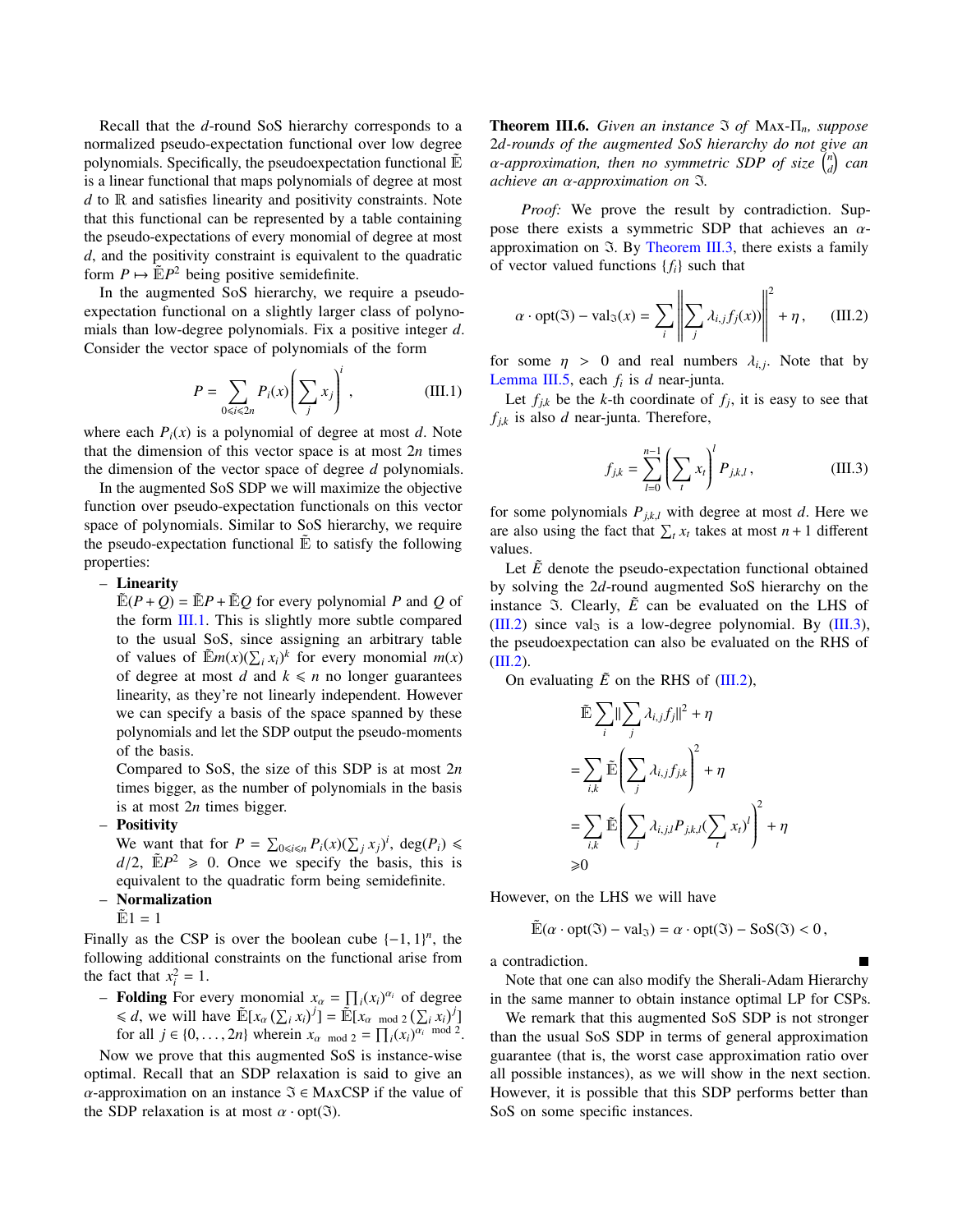# <span id="page-5-1"></span>*D. Sum of Squares SDPs*

In this section we prove that the Sum of Squares SDP achieves the best possible approximation amongst symmetric SDPs of similar size (not per instance-wise). Specifically we show that the approximation guarantee of SoS SDP on instances with *n* variables is at least as good as the approximation guarantee of *any* symmetric SDP of similar size on 2*n* variables.

<span id="page-5-0"></span>Lemma III.7. *Suppose that the conditions of [Theorem III.3](#page-3-0) hold for*  $N = 2n$ *, then there exists a family of k-juntas*  $\{g_i\}$  *on n variables of size at most* 2 *kn k , such that for every instance*  $\Im$  *on n variables, there exists*  $\lambda_{i,j}$ *, such that,* 

$$
c'-val_{\mathfrak{I}}=\sum_i\Vert(\sum_j\lambda_{i,j}g_j)\Vert^2
$$

*Proof:* Given a MAXCSP instance  $\Im$ , we construct another instance  $\Im'$  of size  $2n$  by adding *n* extra dummy variables, while keeping the constraints the same on first *n* variables. There are no constraints amongst the dummy variables. Since the conditions of [Theorem III.3](#page-3-0) hold, we have

$$
c' - \text{val}_{\mathcal{V}}(y) = \sum_{i} ||(\sum_{j} \lambda_{i,j} f_j(y))||^2
$$

for every  $y \in \{-1, 1\}^{2n}$ .<br>In particular, we have

In particular, we have  

$$
c' - \text{val}_{\mathfrak{I}'}(x, -x) = \sum_{i} ||(\sum_{j} \lambda_{i,j} f_j(x, -x))||^2
$$

Define  $g_j(x) = f_j(x, -x)$ , since  $f_j$  is *k* near-junta,  $g_j$  is unta *k*-junta.

It's easy to see that val<sub> $\Im'(x, -x) = \text{val}_{\Im}(x)$ , hence we have</sub>

$$
c' - \text{val}_{\Im}(x)
$$
  
=c' - val<sub>\Im</sub>'(x, -x)  
= 
$$
\sum_{i} ||(\sum_{j} \lambda_{i,j} f_j(x, -x))||^2
$$
  
= 
$$
\sum_{i} ||(\sum_{j} \lambda_{i,j} g_j)||^2
$$

Now we prove the main theorem of this section.

Theorem III.8. *Given* MaxCSP Π*, suppose that* 2*k-rounds SoS relaxation cannot achieve* (*c*, *<sup>s</sup>*)*-approximation on instances with n variables, then no symmetric SDP of size*  $\binom{N}{k}$ *achieves* (*c*, *<sup>s</sup>*)*-approximation on instances with <sup>N</sup> variables, with*  $N = 2n$ .

*Proof:* We prove it by contradiction. Suppose there exists an SDP relaxation that achieves (*c*, *<sup>s</sup>*)-approximation on instances with *N* variables, by Lemma [III.7,](#page-5-0) there exists a family of  $k$ -juntas  $g_i$  such that for every  $\Im$  on *n* variables,

$$
c' - \text{val}_{\mathfrak{I}}(x) = \sum_{i} ||(\sum_{j} \lambda_{i,j} g_j(x))||^2
$$

In particular, the equation holds for the instance  $\mathfrak{I}_0$  where SoS fails to achieve (*c*, *<sup>s</sup>*)-approximation.

Let  $\mathbb{\tilde{E}}$  be the pseudo-expectation functional defined by the SoS solution on  $\mathfrak{I}_0$ , by linearity of  $\mathbb{E}$ , we have

$$
\tilde{E}P = \tilde{E}c' - \tilde{E}\text{val}_{\mathfrak{F}}
$$

$$
= c' - \text{SoS}(\mathfrak{F})
$$

$$
\leq c - \text{SoS}(\mathfrak{F})
$$

$$
< 0
$$

However on the other hand, by positivity of  $\tilde{E}$  we have,

$$
\widetilde{\mathbb{E}}P = \sum_i \widetilde{\mathbb{E}} ||(\sum_j \lambda_{i,j} g_j)||^2 \geq 0,
$$

a contradiction.

# IV. Instance Optimal Symmetric LPs for TSP

Г

In this section, we will present an *instance-optimal* linear program for Travelling Salesman problem. We begin by recalling the setup of lower bounds for general linear programs. The setup is similar to that of semidefinite programs for MaxCSP outlined in [Section II.](#page-1-0)

An LP relaxation of size *R* for Travelling Salesman on *n* sites consists of the following.

Linearization: A linearization that associates to each tour  $\sigma \in S_n$  an element  $\tilde{\sigma} \in R^m$  and to each instance  $\tilde{\sigma}$  a vector  $\tilde{\sigma} \in R^m$  such that  $\text{val}_{\tilde{\sigma}}(\sigma) = \sqrt{\tilde{\sigma}} \tilde{\sigma}$  for every instance  $\tilde{\sigma}$  and  $\tilde{\mathfrak{I}} \in \mathbb{R}^m$  such that val $\mathfrak{I}(\sigma) = \langle \tilde{\mathfrak{I}}, \tilde{\sigma} \rangle$  for every instance  $\mathfrak{I}$  and every tour  $\sigma \in S_n$ .

**Polyhedron:** A convex polytope  $P \subseteq \mathbb{R}^m$  described by R linear inequalities, such that  $\tilde{\sigma} \in P$  for each tour  $\sigma \in S_n$ .

Given an instance  $\Im$  of Travelling SALESMAN, the LP relaxation L outputs the value  $\mathcal{L}(\mathfrak{I}) = \min_{u \in P} \langle \tilde{\mathfrak{I}}, y \rangle$ . Finally, the LP relaxation is said to be symmetric if for every permutation  $\pi \in S_n$  of the sites, there exists a corresponding symmetry  $\tilde{\pi}$  of the polytope *P* such that  $\pi(\sigma) = \tilde{\pi} \cdot \tilde{\sigma}$ .

In this section we show that for every constant  $k$ , there exists a symmetric LP of size  $O(n^k)$ , such that on every instance of the Travelling Salesman problem, its approximation ratio  $\alpha$  is no worse than that of every symmetric LP of size  $\binom{n}{k}$ .<br>Specifically, we will prove Theorem I.3 (restated here for Specifically, we will prove [Theorem I.3](#page-1-1) (restated here for convenience).

**Theorem IV.1.** *[\(Theorem I.3](#page-1-1) restated) For every*  $k \in \mathbb{N}$ ,  $k < n/4$ , there exists an symmetric LP relaxation  $\mathcal{L}$  for  $\pi$  and  $\pi$  *n* and  $\pi$  *n sites with*  $O(n^{2k})$  *constraints that can be generated in time O*(*n* 4*k*+3 ) *such that the following holds – For every instance* I *and every symmetric LP relaxation*  $\mathcal{L}'$  of size at most  $\binom{n}{k}$  we have

$$
\mathcal{L}'(\mathfrak{I}) \leq \mathcal{L}(\mathfrak{I}) \leq \text{opt}(\mathfrak{I}),
$$

*i.e.,*  $\mathcal L$  *is a better approximation to opt than*  $\mathcal L'$ *.* 

To prove this result, we will need the following tailored version of Theorem 1 in [\[8\]](#page-8-0) and Theorem 2.2 of [\[10\]](#page-8-1)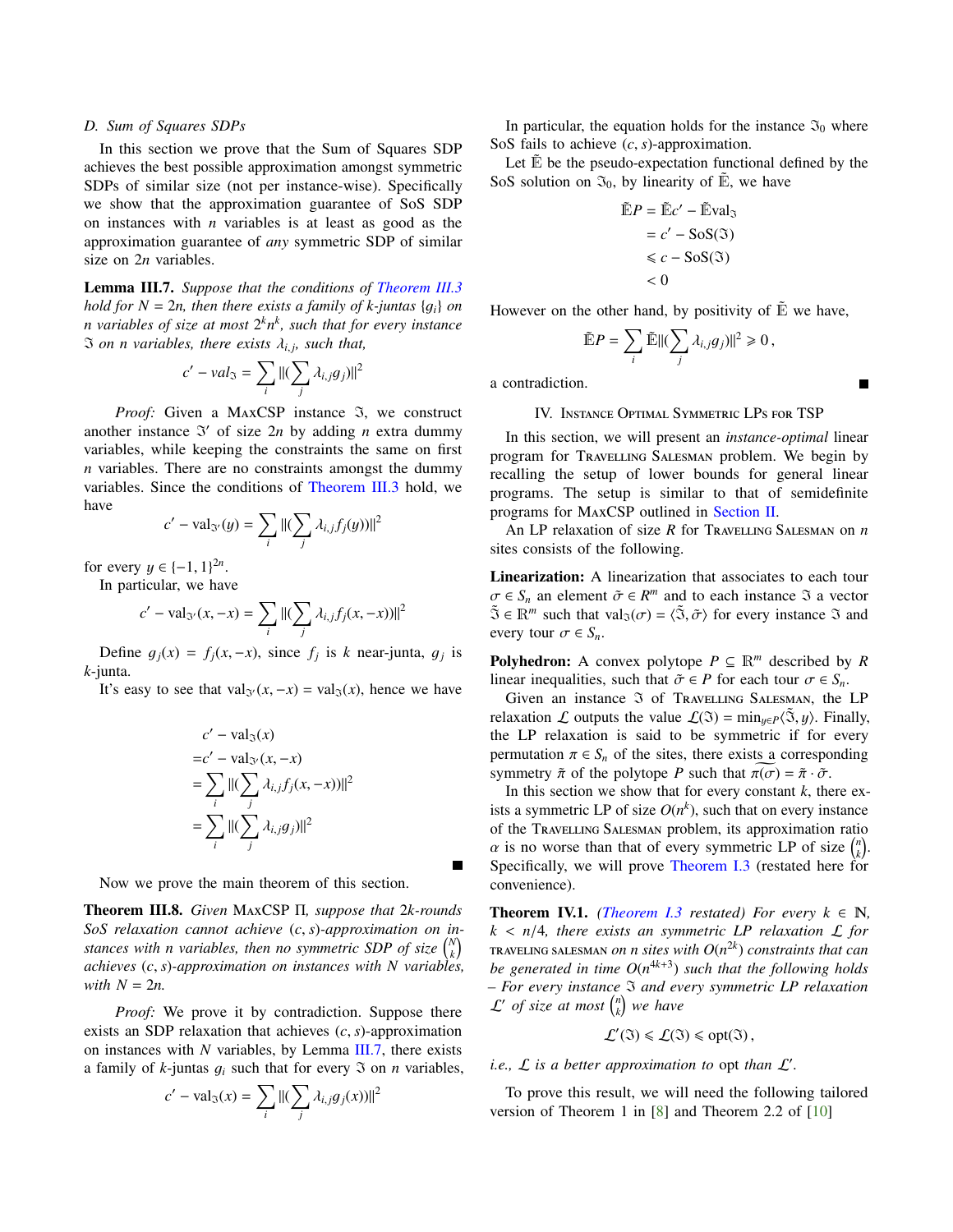<span id="page-6-6"></span><span id="page-6-1"></span>Theorem IV.2. *For every symmetric LP* L *for* Travelling Salesman *of size s, there exists a corresponding family of s functions*  $\mathcal{F} = \{f_i : S_n \mapsto \mathbb{R}^{\geq 0}\}\$  *with the following properties:* 

- *The family* F *is invariant under permutations of sites, i.e., for every permutation*  $\pi$  *and*  $f \in \mathcal{F}$  *we have*  $f \circ \pi \in$  $\mathcal{F}.$
- *For every instance* I *of* Travelling Salesman *with n vertices, we have*

$$
\mathcal{L}(\mathfrak{I}) = \text{ largest } c \text{ such that } \text{val}_{\mathfrak{I}} - c \in \text{Cone}(\mathcal{F}),
$$

*where*  $Cone(\mathcal{F})$  *is the cone generated by the family of functions* F *.*

Remark IV.3. For any family of non-negative functions  $\mathcal{F} = \{f : S_n \to \mathbb{R}^{\geq 0}\}$ , there is a natural linear program  $\mathcal{L}$  for Travelling Salesman associated with it

Maximize *c*

Subject to val<sub>3</sub> 
$$
-c \in Cone(\mathcal{F})
$$

The optimum  $\mathcal{L}(\mathfrak{I})$  always satisfies  $\mathcal{L}(\mathfrak{I}) \leq \text{opt}(\mathfrak{I})$ . This follows from the fact that the function val<sub> $\mathfrak{I} - \mathcal{L}(\mathfrak{I})$  by virtue</sub> of being in the  $Cone(\mathcal{F})$  is a non-negative function on tours. Finally, as stated above, the linear program  $\mathcal L$  is not tractable since  $Cone(\mathcal{F}) \in \mathbb{R}^{n!}$ .

In order to prove [Theorem I.3,](#page-1-1) we will construct a symmetric linear program  $\mathcal L$  of size  $O(n^{2k})$  with an associated family of functions  $\mathcal F$  such that:

<span id="page-6-0"></span>1) For every family of functions  $\mathcal{F}' = \{f : S_n \mapsto \mathbb{R}^{\geq 0}\}\)$  that is invariant under permutations of sites and  $|{\mathcal F}'| \leq {n \choose k}$ ,

$$
Cone(\mathcal{F}') \subseteq Cone(\mathcal{F})
$$

2) The linear program  $\mathcal L$  can be generated in time  $O(n^{4k+3})$ .

By property [1](#page-6-0) above, for any other symmetric linear program  $\mathcal{L}'$  of size  $\binom{n}{k}$ , the corresponding family of functions  $\mathcal{F}'$  will satisfy  $Cone(\mathcal{F}') \subseteq Cone(\mathcal{F})$ . From [Theorem IV.2,](#page-6-1) this implies that we will have  $\mathcal{L}(\Im) \geq \mathcal{L}'(\Im)$  for every instance. Moreover, since  $\mathcal L$  can be generated efficiently, the above construction will suffice to prove [Theorem I.3.](#page-1-1)

First, we begin by describing the family of  $O(n^{2k})$  nonnegative functions  $\mathcal{F}$ .

Definition IV.4. Let *S* and *T* denote ordered tuples of at most *k* vertices such that  $|S| = |T|$ . Let  $I_{S,T,odd}$ :  $S_n \mapsto \{0, 1\}$ be the indicator function such that  $I_{S,T,odd}(\sigma) = 1$  if and only if  $\sigma(S) = T$  and  $\sigma$  is an odd permutation. Similarly let *I*<sub>*S*</sub>,*T*,even be the indicator function such that  $I_{S,T,\text{even}}(\sigma) = 1$  if and only if  $\sigma(S) = T$  and  $\sigma$  is an even permutation.

Define  $\mathcal F$  to be the family of all these indicator functions, i.e.,

$$
\mathcal{F} = \{I_{S,T,\text{odd}}, I_{S,T,\text{even}}|S,T \subset [n], |S| = |T| \le k\}
$$

Now we will show that the family of functions  $\mathcal F$  satisfies property [1.](#page-6-0) Formally, we will prove the following:

<span id="page-6-2"></span>Lemma IV.5. If  $\mathcal{F}'$  is a family of non-negative functions *that is invariant under permutation of vertices and satisfies*  $|\mathcal{F}'| \leq \binom{n}{k}$  then

$$
Cone(\mathcal{F}') \subseteq Cone(\mathcal{F})
$$

In order to prove [Lemma IV.5,](#page-6-2) we will first show an analogue to Lemma  $III.5$ . Roughly speaking, if a family of functions on  $S_n$  is invariant under permutations, then each function only depends on few locations of the tour, and possibly the parity of the tour.

<span id="page-6-4"></span>**Claim IV.6.** Suppose a family of  $\binom{n}{k}$  functions  $\{f_i : S_n \mapsto$ R><sup>0</sup> } *is invariant under permutation of its inputs, then for each f<sup>i</sup> , there exists a set of indices J<sup>i</sup> such that f<sup>i</sup> only depends on the positions of J<sup>i</sup> and the parity of the input permutation.*

*Proof:* Let Orb(*f*) denote the orbit of a function *f* under permutation of its inputs. Therefore we have  $|\text{Orb}(f_i)| \leq {n \choose k}$ . Hence for each  $f_i$  the automorphism group that preserves *fi* is large. Now we appeal to the following claim from the work of Yannakakis [\[5\]](#page-7-2),

<span id="page-6-3"></span>Claim IV.7. *( [\[5\]](#page-7-2), Claim 2) Let H be a group of permutations whose index in*  $S_n$  *is at most*  $\binom{n}{k}$  *for some*  $k < n/4$ *. Then there exists a set I of size at most*  $k$  such that H contains *there exists a set J of size at most k such that H contains all even permutations that fix the elements of J.*

By [Claim IV.7,](#page-6-3) the automophism group  $Aut(f_i)$  contains all even permutations that fix a subset of coordinates  $J_i$  with  $|J_i| \le k$ . Therefore the function only depends on the positions of the indices in *J* and the parity of the permutation.

*Proof of [Lemma IV.5:](#page-6-2)* By [Claim IV.6,](#page-6-4) each function in  ${f_i}$  only depends on the positions of at most *k* indices and the parity of the permutation, therefore the function can be written as non-negative combination of the indicator functions in  $\{g_i\}$ , which implies cone $(\{f_i\}) \subseteq \text{cone}(\{g_i\})$ .  $\Box$ 

The natural linear program for TRAVELLING SALESMAN associated with the family of functions  $\mathcal F$  is given by,

<span id="page-6-5"></span>
$$
\begin{aligned}\n\text{Maximize } c\\ \n\text{Subject to } \n\text{val}_3 - c \in \text{Cone}(\mathcal{F}) \quad \text{(IV.1)}\n\end{aligned}
$$

Note that the condition val<sub>3</sub>  $-c \in Cone(\mathcal{F})$  translates in to the following set of linear constraints on a set of variables  $\{\lambda_f\}_{f \in \mathcal{F}}$ ,

$$
\text{val}_{\mathfrak{I}}(\sigma) - c = \sum_{f \in \mathcal{F}} \lambda_f f(\sigma) \qquad \forall \sigma \in S_n
$$

$$
\lambda_f \ge 0 \qquad \forall f \in \mathcal{F}
$$

The above linear program has  $O(n^{2k})$  variables and  $O(n^{2k})$ inequalities as desired, but has *n*! equalities. Now, we will show how to find a succinct representation of the linear program with  $O(n^{2k})$  variables and  $O(n^{2k})$  constraints. To this end, let us write val<sub>3</sub>( $\sigma$ ) as a sum of the indicator functions of pairwise events. Define  $J_{(i,a,b)}$  to be the indicator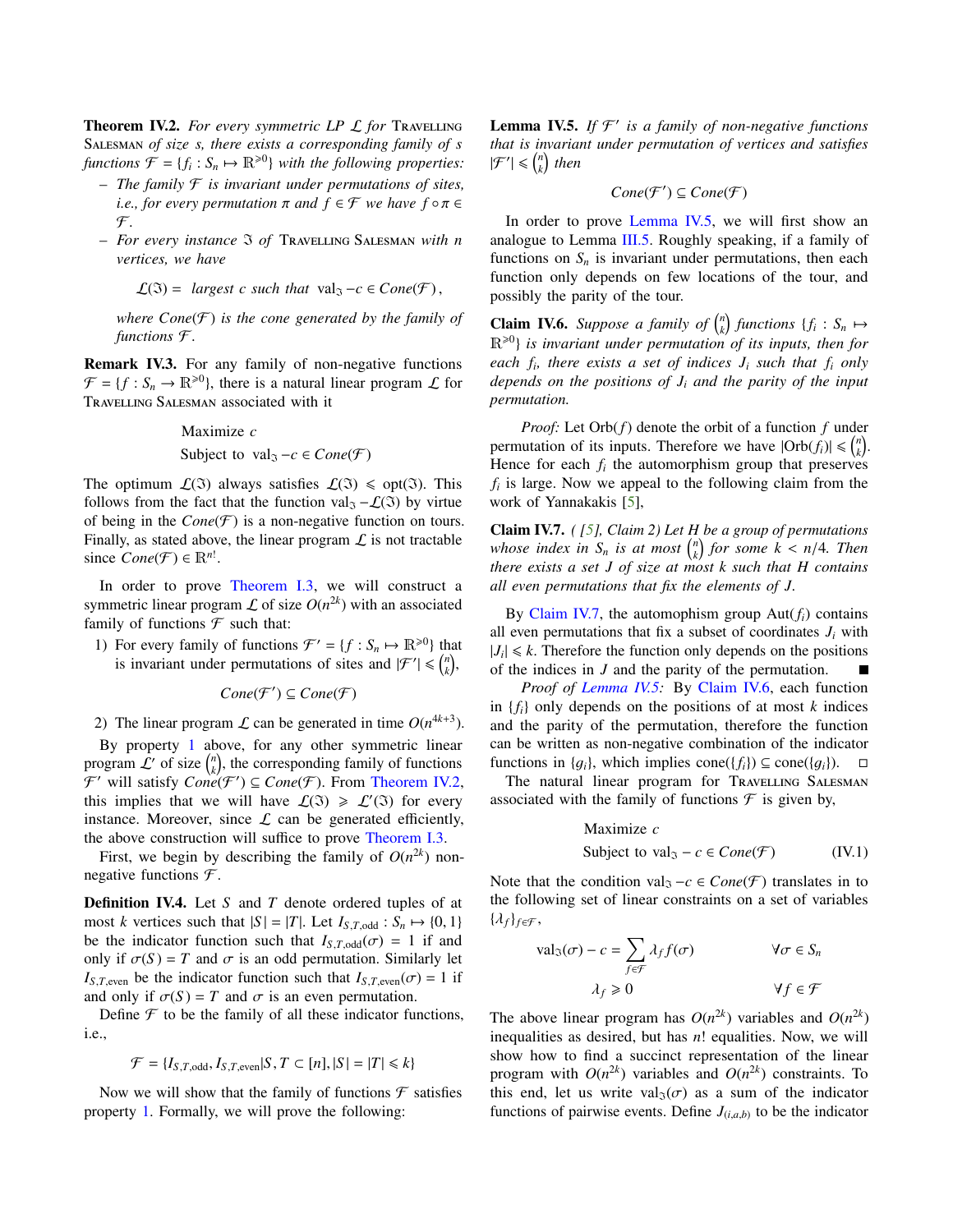function of the event that the *i*-th edge of the tour is  $(a, b)$ . That is

$$
J_{(i,a,b)} = 1[\sigma(i) = a \land \sigma(i+1 \mod n) = b]
$$

Hence we have

$$
\mathrm{val}_{\mathfrak{I}}(\sigma) = \sum_{i=1}^{n} \sum_{a,b} D(a,b) J_{(i,a,b)},
$$

where  $D(a, b)$  is the cost of traversing the edge  $(a, b)$ . Rewriting the linear program [IV.1](#page-6-5) in terms of these functions, we have

maximize *c*

subject to 
$$
\sum_{i=1}^{n} \sum_{a,b} D(a,b)J_{(i,a,b)} - c - \sum_{f \in \mathcal{F}} \lambda_f f = 0 \quad \text{(IV.2)}
$$

$$
\lambda_f \ge 0 \qquad \qquad \text{(IV.3)}
$$

We will rewrite the above linear program in an alternate basis, so as to reduce *n*! equations to  $n^{2k}$  equations. To achieve this, we begin by making the following observation:

**Observation IV.8.** *The inner product*  $\langle f, f' \rangle$  *between any pair of functions*  $f, f' \in \mathcal{F}$  *can be computed in time*  $O(n^3)$ *pair of functions*  $f, f' \in \mathcal{F}$  *can be computed in time*  $O(n^3)$ *.* 

*Proof:* Consequence of the simple combinatorial structure of the functions in  $\mathcal F$ . In particular, there are explicit formulae for the inner products of the indicator functions.

Let *V* be the  $|\mathcal{F}| \times |\mathcal{F}|$  matrix with entries indexed by *f*, *f*  $' \in \mathcal{F}$ , given by  $V_{ff'} = \langle f, f' \rangle$ . By the observation, we can compute the matrix *V* in time  $O(n^{4k+3})$ . Given the matrix can compute the matrix *V* in time  $O(n^{4k+3})$ . Given the matrix *V*, for every vector  $\Lambda = (\lambda_f)_{f \in \mathcal{F}}$  we will have,

$$
\sum_{f \in \mathcal{F}} \lambda_f f = 0 \iff \langle \sum_{f \in \mathcal{F}} \lambda_f f, \sum_{f \in \mathcal{F}} \lambda_f f \rangle = 0
$$

$$
\iff \Lambda^T V \Lambda = 0
$$

$$
\iff V \Lambda = 0
$$

Note that while  $\sum_{f \in \mathcal{F}} \lambda_f f = 0$  is a system of *n*! equations in *<sup>f</sup>* ∈F λ*<sup>f</sup>* the variables  $\lambda_f$ ,  $\dot{V}\Lambda = 0$  is an equivalent system of  $O(n^{2k})$ equations.

Note that the indicator functions  $J_{i,a,b}$  appearing in the equalities  $IV.2$  can also be written as,

$$
J_{(i,a,b)} = I_{(i,i+1),(a,b),odd} + I_{(i,i+1),(a,b),even}.
$$

Further, we can write the constant function 1 as  $1 = I_{odd} + I_{even}$ where  $I_{odd}$ ,  $I_{even} \in \mathcal{F}$ .

Let w denote a vector indexed by the family  $\mathcal F$  given by

$$
w_f = \begin{cases} D(a,b) - \lambda_f & \text{if } f = I_{(i,i+1 \mod n),(a,b),odd} \\ D(a,b) - \lambda_f & \text{if } f = I_{(i,i+1 \mod n),(a,b),even} \\ c - \lambda_f & \text{if } f \in \{I_{odd}, I_{even}\} \\ -\lambda_f & \text{otherwise} \end{cases}
$$

Note that each entry of  $w$  is a linear function of the variables  $(\lambda_f)_{f \in \mathcal{F}}$  and *c* (the distances  $D(a, b)$  are constants depending on the instance  $\Im$ ). We can rewrite [\(IV.2\)](#page-7-6) as,

$$
\sum_{f\in\mathcal{F}}w_{f}f=0\,,
$$

or equivalently,

 $Vw = 0$ 

Therefore, we can rewrite the linear program  $\mathcal L$  in the following form with  $O(n^{2k})$  variables namely  $\{\lambda_f, w_f\}_{f \in \mathcal{F}} \cup \{c\}$ <br>and  $O(n^{2k})$  constraints and  $O(n^{2k})$  constraints.

maximize *c*

<span id="page-7-6"></span>subject to  $Vw = 0$ 

$$
w_f = \begin{cases} D(a, b) - \lambda_f & \text{if } f = I_{(i, i+1 \mod n), (a, b), odd} \\ D(a, b) - \lambda_f & \text{if } f = I_{(i, i+1 \mod n), (a, b), even} \\ c - \lambda_f & \text{if } f \in \{I_{odd}, I_{even}\} \\ -\lambda_f & \text{otherwise} \end{cases}
$$

$$
\lambda_f \ge 0 \quad \forall f \in \mathcal{F}
$$

#### **ACKNOWLEDGMENT**

James R. Lee's research is supported by NSF grant CCF-1217256. Prasad Raghavendra and Ning Tan acknowledge support from an NSF Career Award and an Alfred P. Sloan Research Fellowship. David Steurer's research is supported by an NSF Career Award and an Alfred P. Sloan Fellowship.

#### **REFERENCES**

- <span id="page-7-0"></span>[1] L. Lovász and A. Schrijver, "Cones of matrices and setfunctions and 0-1 optimization," *SIAM Journal on Optimization*, vol. 1, no. 2, pp. 166–190, 1991. [1](#page-0-1)
- [2] H. D. Sherali and W. P. Adams, "A hierarchy of relaxations between the continuous and convex hull representations for zero-one programming problems," *SIAM Journal on Discrete Mathematics*, vol. 3, no. 3, pp. 411–430, 1990. [1](#page-0-1)
- <span id="page-7-5"></span>[3] P. A. Parrilo, "Structured semidefinite programs and semialgebraic geometry methods in robustness and optimization," Ph.D. dissertation, 2000. [1,](#page-0-1) [2](#page-1-2)
- <span id="page-7-1"></span>[4] J. B. Lasserre, "Global optimization with polynomials and the problem of moments," *SIAM Journal on Optimization*, vol. 11, no. 3, pp. 796–817, 2001. [1,](#page-0-1) [2](#page-1-2)
- <span id="page-7-2"></span>[5] M. Yannakakis, "Expressing combinatorial optimization problems by linear programs," *Journal of Computer and System Sciences*, vol. 43, no. 3, pp. 441–466, 1991. [1,](#page-0-1) [3,](#page-2-1) [4,](#page-3-2) [7](#page-6-6)
- <span id="page-7-3"></span>[6] S. Fiorini, S. Massar, S. Pokutta, H. R. Tiwary, and R. de Wolf, "Linear vs. semidefinite extended formulations: exponential separation and strong lower bounds," in *Proceedings of the 44th symposium on Theory of Computing*. ACM, 2012, pp. 95–106. [1,](#page-0-1) [2,](#page-1-2) [4](#page-3-2)
- <span id="page-7-4"></span>[7] T. Rothvoß, "The matching polytope has exponential extension complexity," *arXiv preprint arXiv:1311.2369*, 2013. [1](#page-0-1)